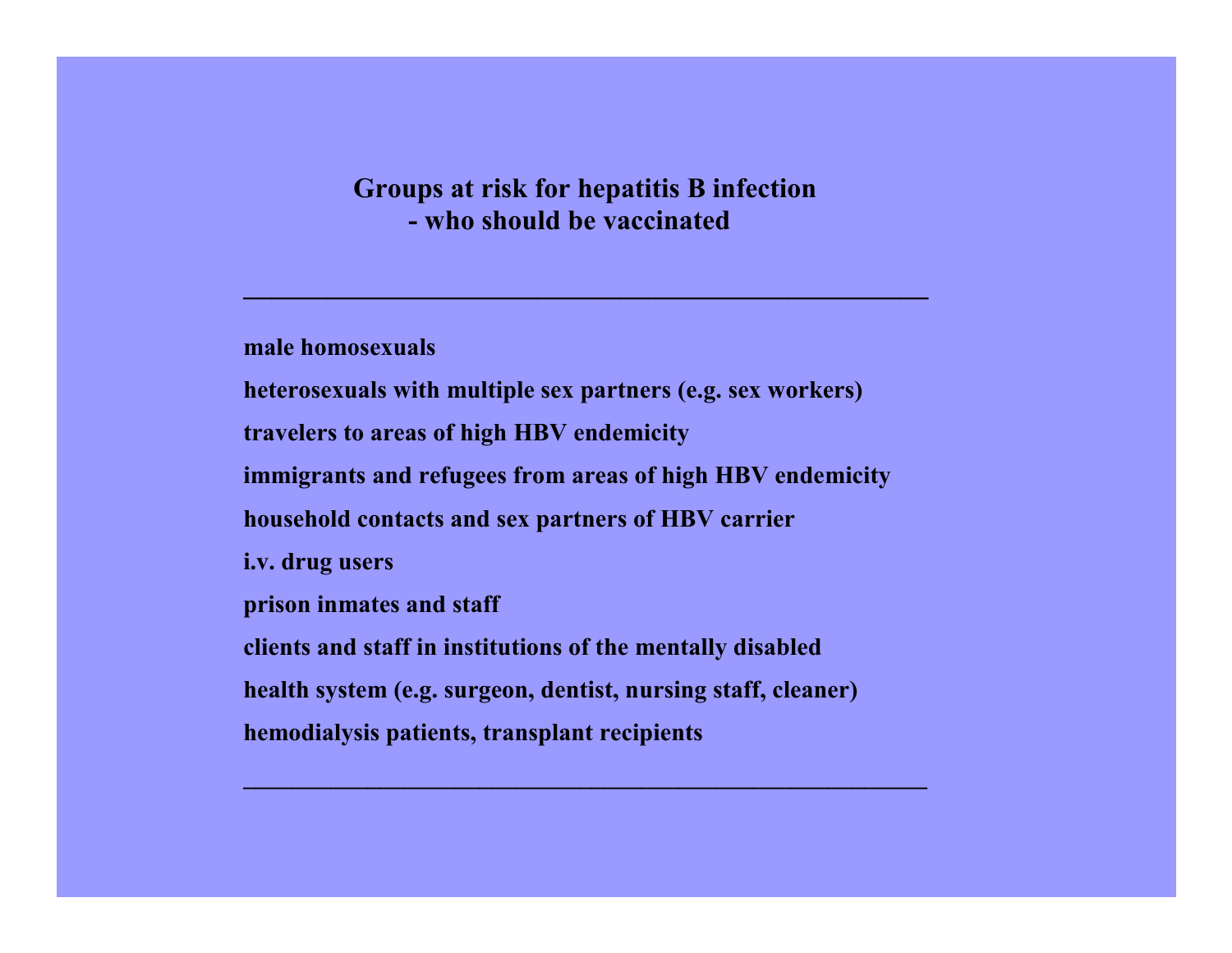# **Epidemiology of hepatitis B in Germany**

\_\_\_\_\_\_\_\_\_\_\_\_\_\_\_\_\_\_\_\_\_\_\_\_\_\_\_\_\_\_\_\_\_\_\_\_\_\_\_\_\_\_\_\_\_\_\_\_\_\_\_\_\_\_\_\_\_\_\_\_\_\_\_\_\_

| Prevalence of anti-HBc (n=3505)*                           | 8.7%        |
|------------------------------------------------------------|-------------|
| <b>Prevalence of HBs-Ag</b>                                | $0.6\%$     |
| Reported cases of hepatitis B infection $(1990 - 1999)$ ** | 6 000 p.a.  |
| <b>Estimate of new hepatitis B infections</b>              | 50 000 p.a. |
| Deaths due to hepatitis B***                               | $2000$ p.a. |

**\_\_\_\_\_\_\_\_\_\_\_\_\_\_\_\_\_\_\_\_\_\_\_\_\_\_\_\_\_\_\_\_\_\_\_\_\_\_\_\_\_\_\_\_\_\_\_\_\_\_\_\_\_\_\_\_\_\_\_\_\_\_\_\_\_** \*Jilg, 2001 \*\*Kirschner, 1996 \*\*\*Anonymous, 1999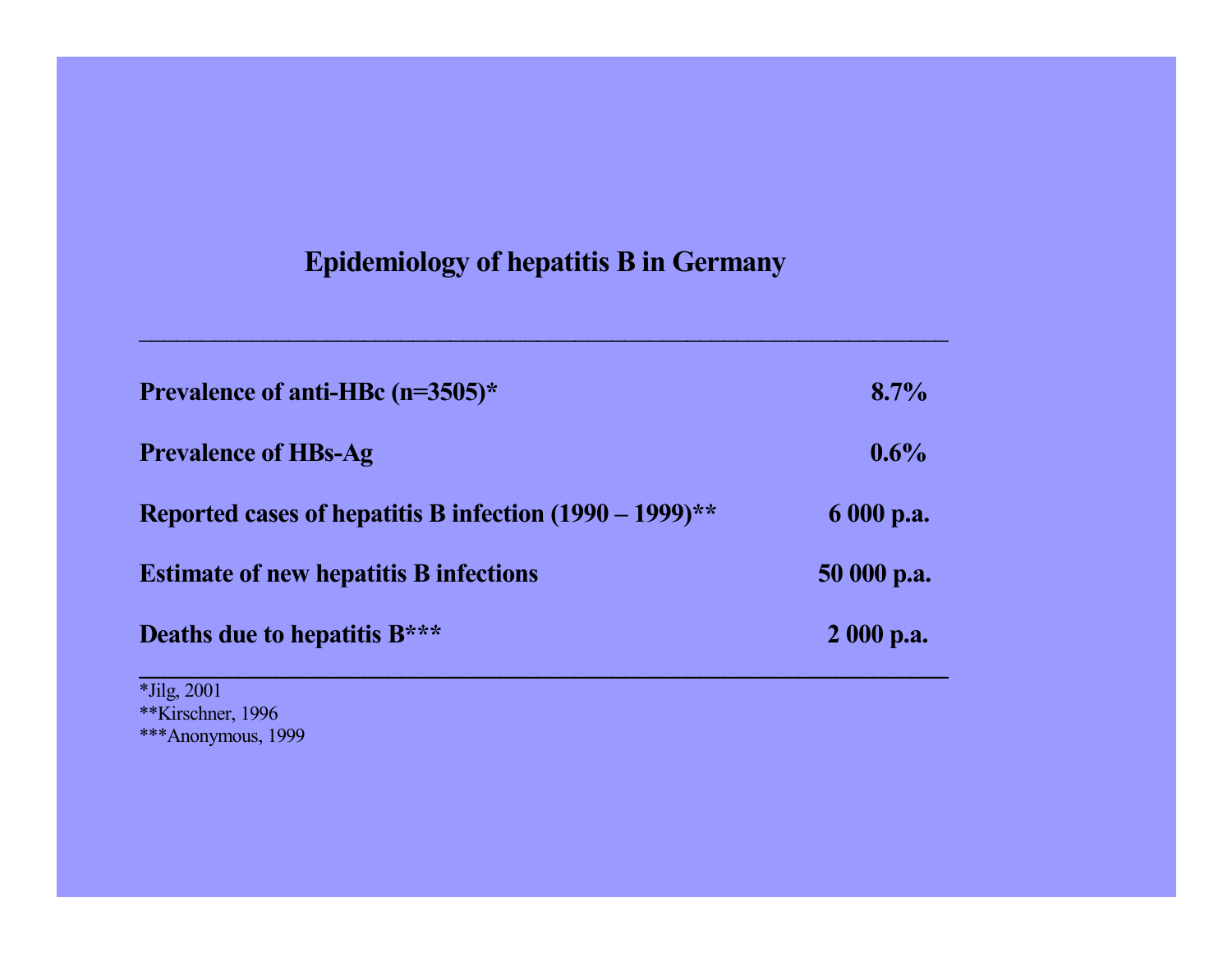# **Hepatitis-B prevalence in immigrants** *<b>from Vietnam/Laos and Ghana*

|               | <b>Vietnam/Laos</b> | <b>Ghana</b> |
|---------------|---------------------|--------------|
| <b>HBs Ag</b> | 24%                 | 13%          |
| <b>HBe Ag</b> | 8%                  | 2%           |
| Bienzle, 2002 |                     |              |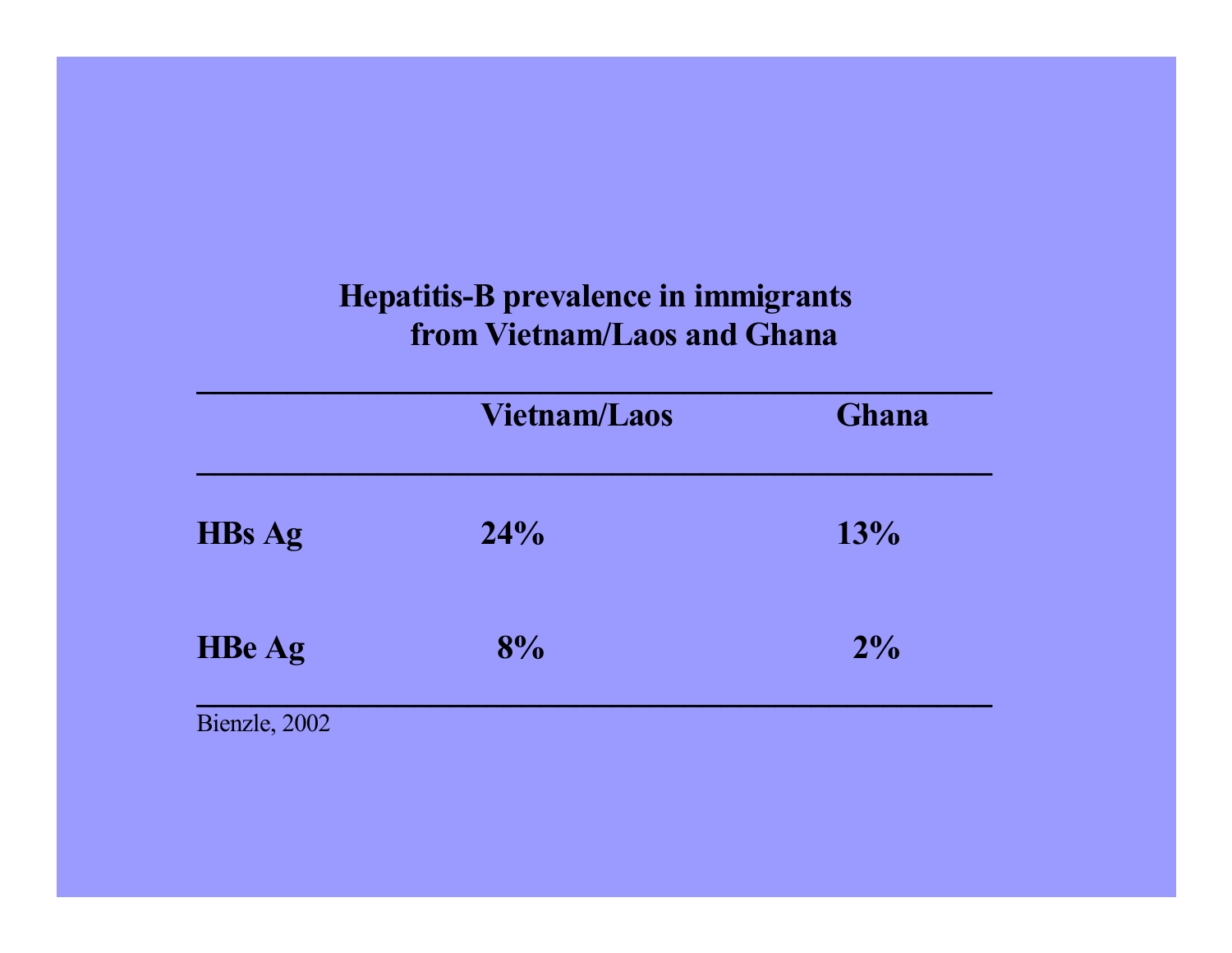#### **German populations at risk for hepatitis-B-infection**

**\_\_\_\_\_\_\_\_\_\_\_\_\_\_\_\_\_\_\_\_\_\_\_\_\_\_\_\_\_\_\_\_\_\_\_\_\_\_\_\_\_**

| medical staff          | <b>1.85 Mio</b> |
|------------------------|-----------------|
| male homosexuals       | <b>1.23 Mio</b> |
| <i>iv</i> drug abusers | $0.12$ Mio      |
| hemodialysis patients  | $0.12$ Mio      |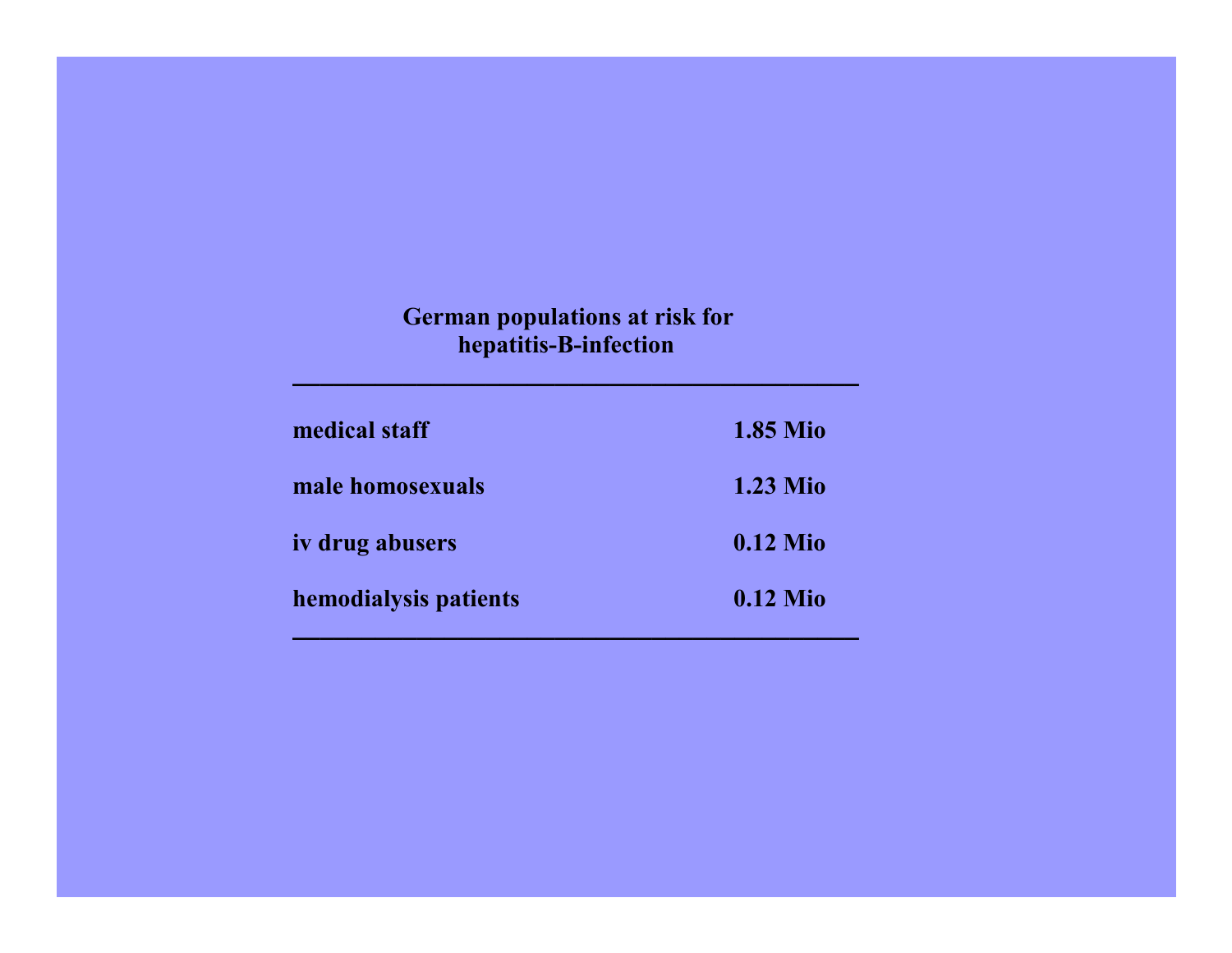# **HIV, Hepatitis B and C in IVDA in Berlin**

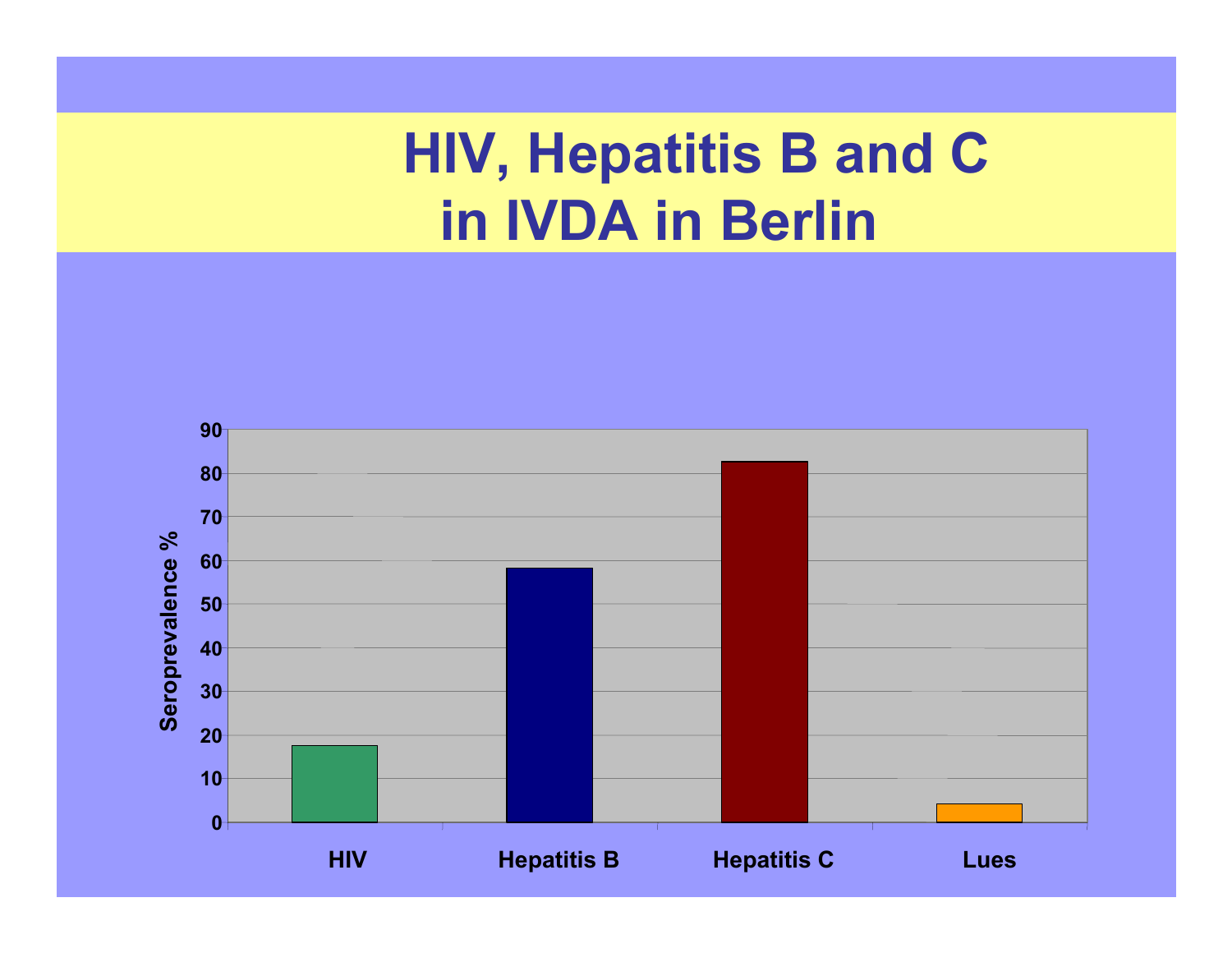# **HBV seropositivity among injecting drug users** (Stark, 1997) **\_\_\_\_\_\_\_\_\_\_\_\_\_\_\_\_\_\_\_\_\_\_\_\_\_\_\_\_\_\_\_\_\_\_\_\_\_\_\_\_\_\_\_\_\_\_\_\_\_\_\_\_\_\_\_\_ Variable (n) HBV (%) \_\_\_\_\_\_\_\_\_\_\_\_\_\_\_\_\_\_\_\_\_\_\_\_\_\_\_\_\_\_\_\_\_\_\_\_\_\_\_\_\_\_\_\_\_\_\_\_\_\_\_\_\_\_\_\_** *Duration of iv drug use* **< 5 years 181 46**

 **Association between behavioural characteristics and**

| $\sim$ years                        | TOT | TV |
|-------------------------------------|-----|----|
| $5 - 9$                             | 144 | 56 |
| $10 - 14$                           | 111 | 72 |
| $>15$                               | 139 | 78 |
| <b>Frequency of syringe sharing</b> |     |    |
| <b>Never</b>                        | 141 | 58 |
| $1 - 50$ times                      | 289 | 59 |
| $> 50$ times                        | 145 | 70 |
| <i>Imprisonment</i>                 |     |    |
| <b>Never in prison</b>              | 189 | 49 |
| In prison, but not injecting        | 204 | 63 |
| Syringe sharing $1 - 50$ times      | 88  | 68 |
| Syringe sharing $> 50$ times        | 41  | 85 |
| <b>Prostitution</b>                 |     |    |
| N <sub>0</sub>                      | 421 | 60 |
| Yes                                 | 153 | 65 |
|                                     |     |    |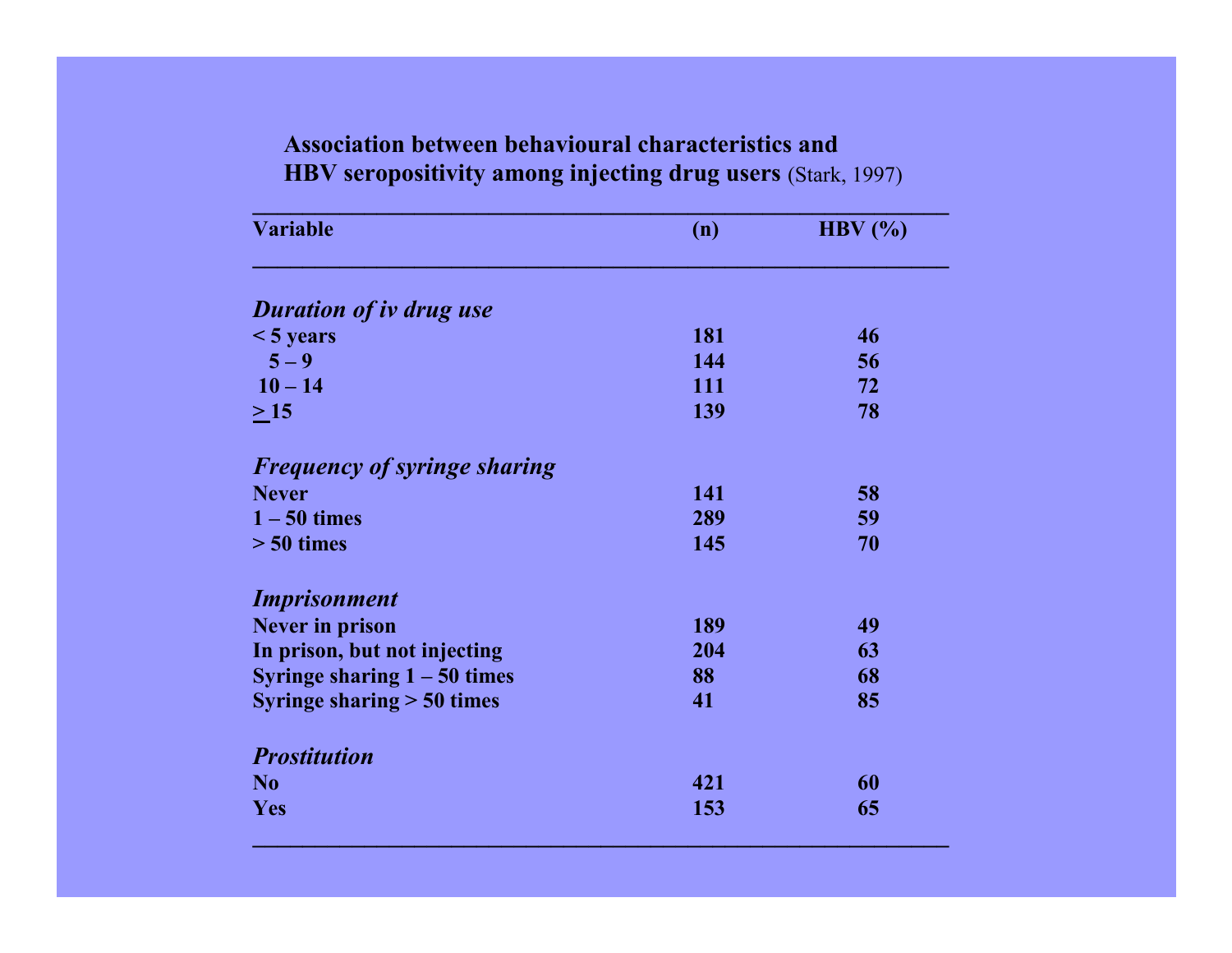## **Characteristics of injecting drug users before and after start of syringe exchange program in prison (n = 166)**

**\_\_\_\_\_\_\_\_\_\_\_\_\_\_\_\_\_\_\_\_\_\_\_\_\_\_\_\_\_\_\_\_\_\_\_\_\_\_\_\_\_\_\_\_\_\_\_\_\_\_\_\_\_\_\_\_\_\_\_\_\_\_\_\_\_\_\_\_\_**

| <b>Variable</b>                  | <b>Baseline investigation</b> | <b>Follow-up</b><br>(median 12 months) |        |
|----------------------------------|-------------------------------|----------------------------------------|--------|
| <b>Syringe sharing in prison</b> | 71%                           | 1. follow-up                           | $11\%$ |
| (and previous 6 months)          |                               | 2. follow-up                           | $2\%$  |
|                                  |                               | 3. follow-up                           | $0\%$  |
| <b>Seroprevalence</b>            |                               |                                        |        |
| <b>HBV</b>                       | 53%                           | no seroconversion                      |        |
| <b>HIV</b>                       | 18%                           | no seroconversion                      |        |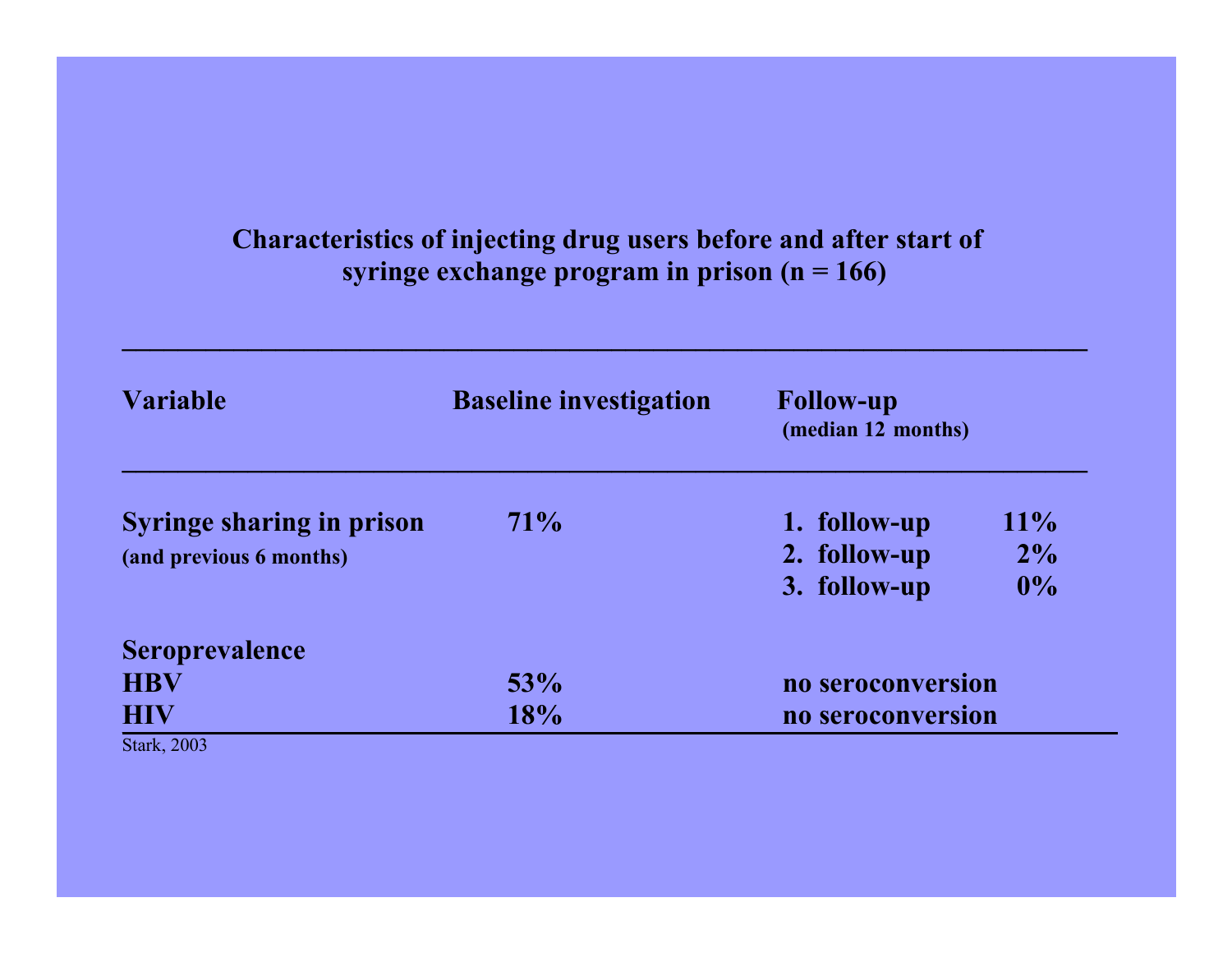#### **Candidates for hepatitis B vaccination before traveling to highly endemic regions**

**\_\_\_\_\_\_\_\_\_\_\_\_\_\_\_\_\_\_\_\_\_\_\_\_\_\_\_\_\_\_\_\_\_\_\_\_\_\_\_\_\_\_\_\_\_\_\_\_\_\_\_\_\_\_\_\_\_\_\_\_\_\_\_\_\_\_\_\_**

**Travelers routinely traveling to, or spending prolonged periods in high-endemicity regions**

**Occupational groups (e.g. military, aid workers etc.)**

**Travelers whose activities or lifestyle place them at risk (e.g. heterosexuals or homosexuals engaging in casual sex, intravenous drug users)**

**Travelers likely to engage in acupuncture, tattooing or body piercing**

**Travelers who may need to undergo medical or dental procedures while abroad**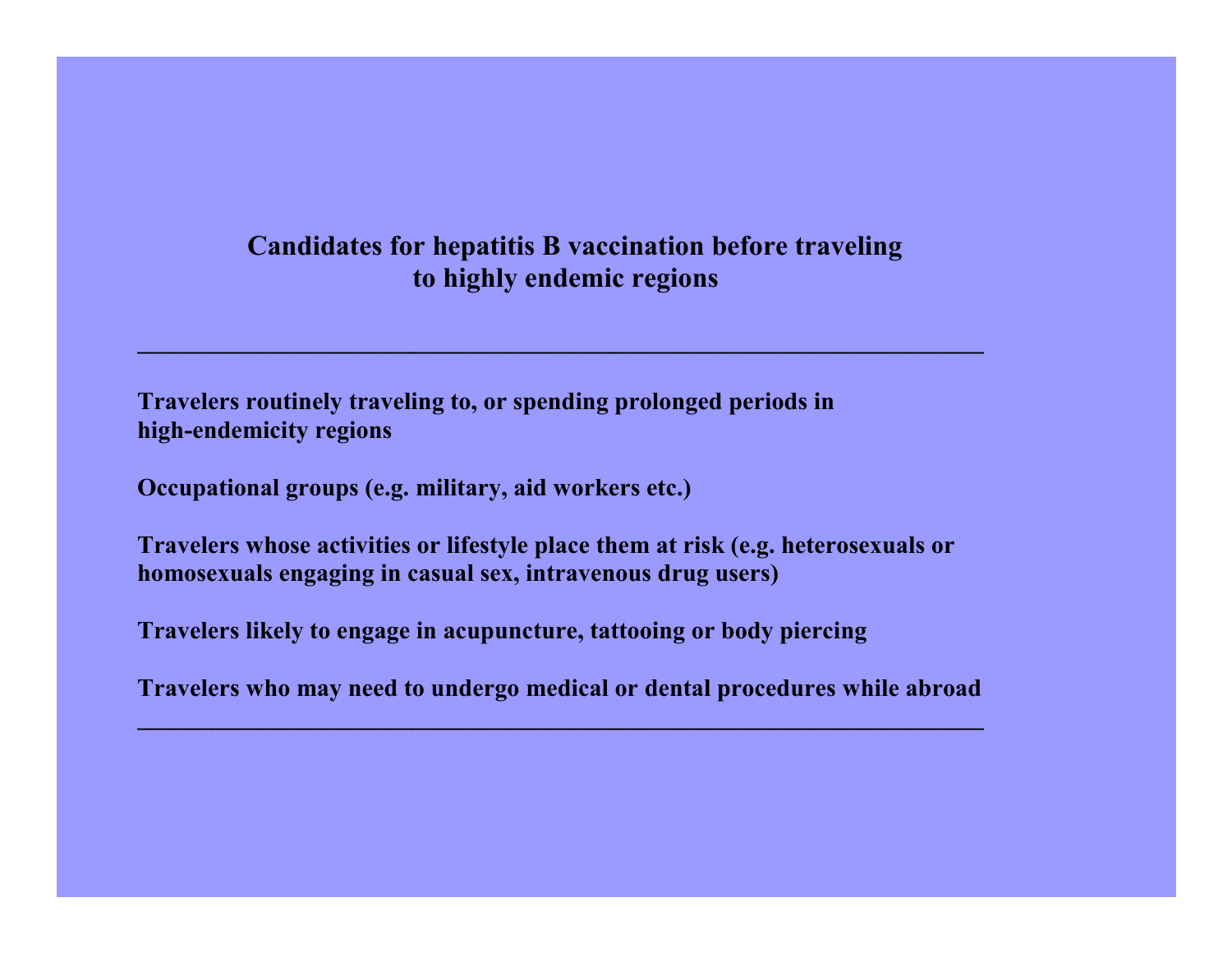**Data regarding destination, type and duration of travel in 2 024 travelers consulting the Institute of Tropical Medicine Berlin for travel-associated infections between 1. 1. and 31. 12. 2000**

**\_\_\_\_\_\_\_\_\_\_\_\_\_\_\_\_\_\_\_\_\_\_\_\_\_\_\_\_\_\_\_\_\_\_\_\_\_\_\_\_\_\_\_\_\_\_\_\_\_\_\_\_\_\_\_\_\_\_\_\_\_\_\_\_\_\_\_\_**

| <b>Sex</b>         |                                                  | Female $50.1\%$ (mean age $34$ y);                   | <b>Male 49.9% (mean age 35 y)</b>                                                                                               |
|--------------------|--------------------------------------------------|------------------------------------------------------|---------------------------------------------------------------------------------------------------------------------------------|
| <i>Age groups</i>  | $\leq$ 20 years<br>$20 - 39$<br>$40 - 59$<br>>60 | $7\%$<br>58%<br>29%<br>6%                            |                                                                                                                                 |
| <b>Destination</b> |                                                  | South America 6.9%; Mediterranean 4.6%; Oceania 0.7% | West Africa 13.3%; East Africa 8.5%; South Africa 6.2%;<br>Southeast Asia/China 18.5%, South Asia 13.9%; Central America 13.9%; |
| <b>Reason</b>      |                                                  | Holiday 90%; Business 10%                            |                                                                                                                                 |
| <b>Duration</b>    |                                                  | Median 10 days $(2 \text{ days} - 6 \text{ months})$ |                                                                                                                                 |

Harms, 2002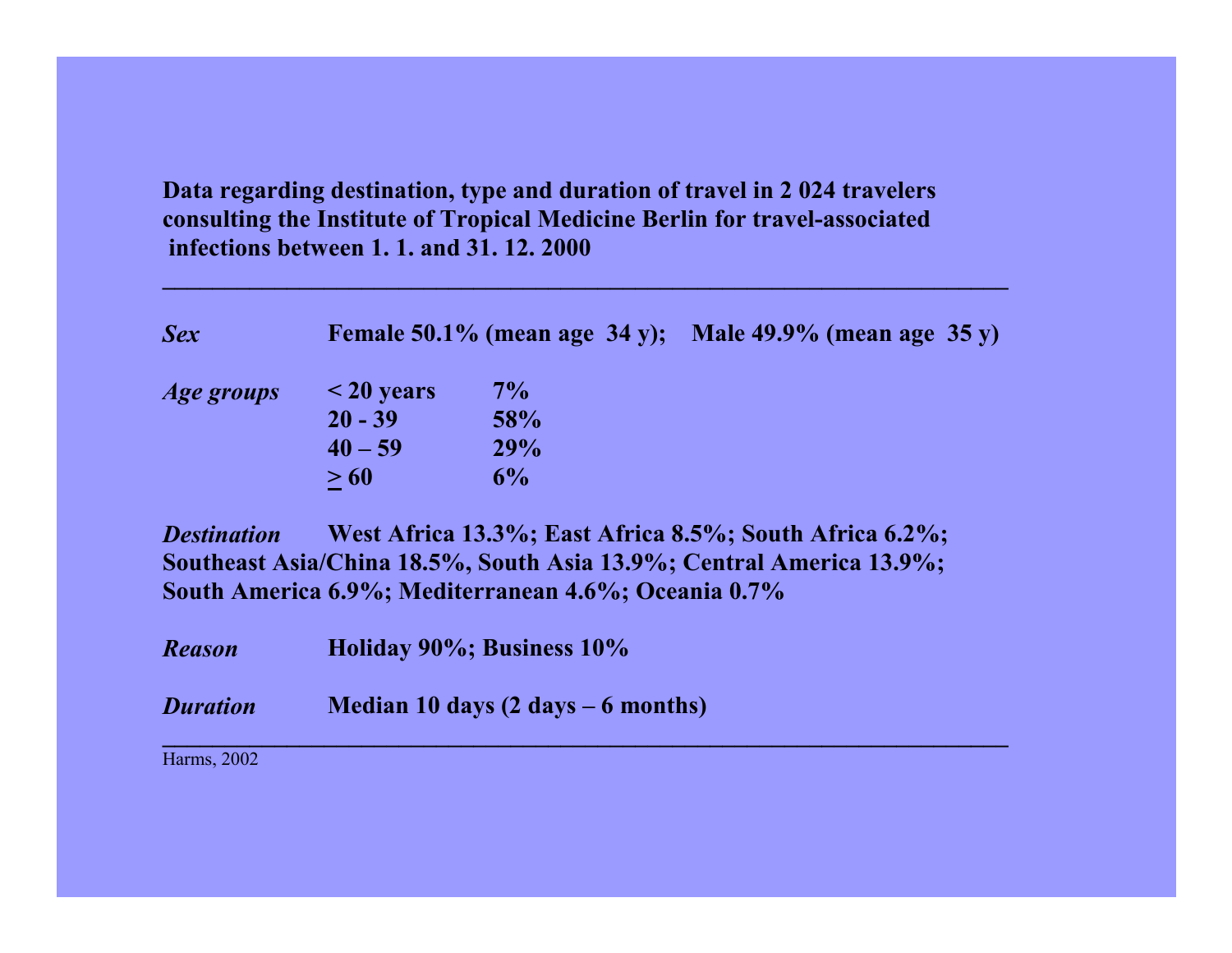**Risk of Hepatitis B infection in travelers**

\_\_\_\_\_\_\_\_\_\_\_\_\_\_\_\_\_\_\_\_\_\_\_\_\_\_\_\_\_\_\_\_\_\_\_\_\_\_\_\_\_\_\_\_\_\_\_\_\_\_\_\_\_\_\_\_\_\_\_\_\_\_\_

**Exposure (voluntary or involuntary) to blood and body fluids by travelers: 10% - 15%**

**Monthly incidence for HBV infection: 80 – 420/100 000 travelers**

**Monthly incidence for symptomatic HBV infection: 25/100 000 travelers**

**\_\_\_\_\_\_\_\_\_\_\_\_\_\_\_\_\_\_\_\_\_\_\_\_\_\_\_\_\_\_\_\_\_\_\_\_\_\_\_\_\_\_\_\_\_\_\_\_\_\_\_\_\_\_\_\_\_\_\_\_\_\_\_**

Steffen 1993; Löscher 1999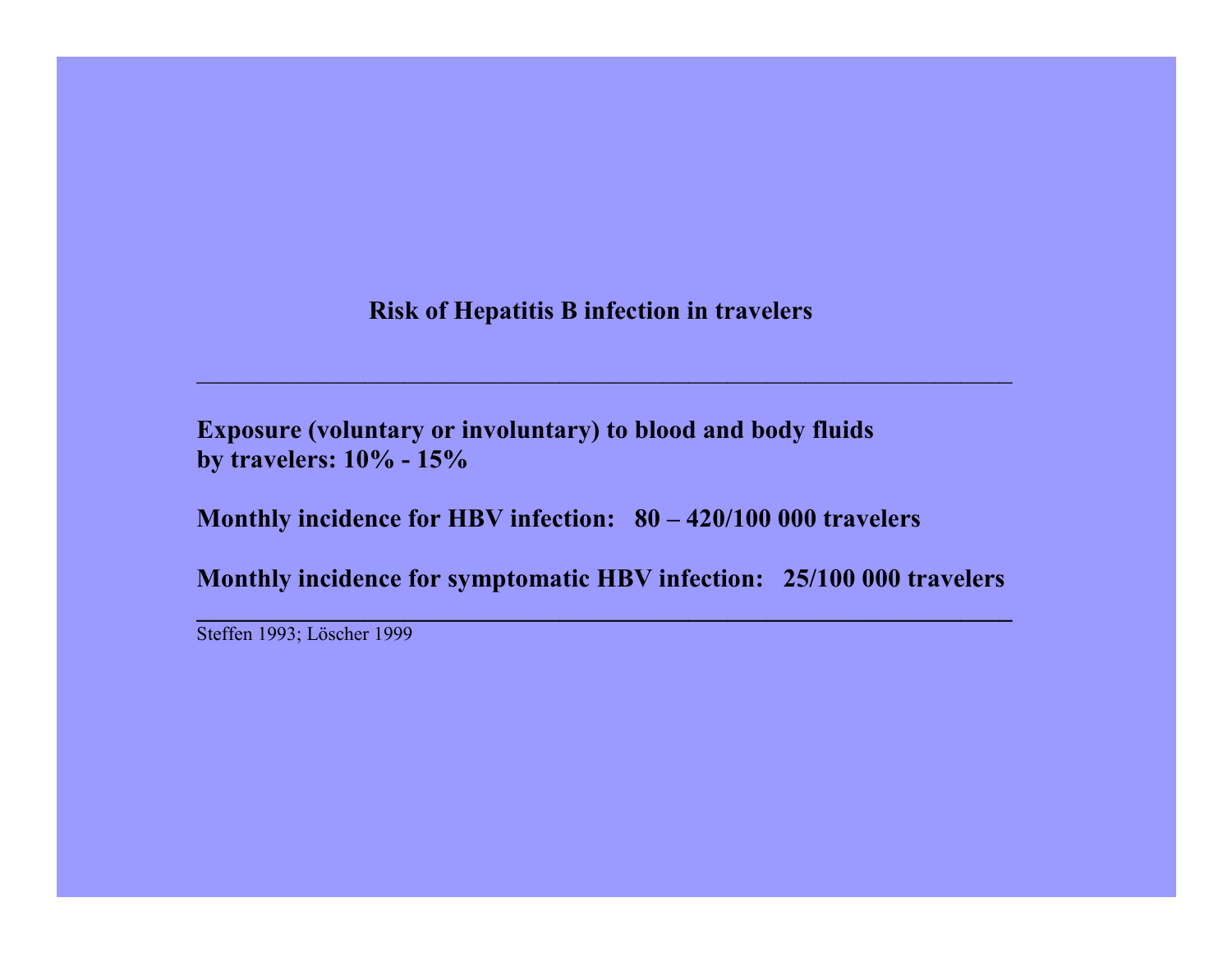#### **Risk for expatriates working in developing countries of acquiring STD (n = 845)**

**\_\_\_\_\_\_\_\_\_\_\_\_\_\_\_\_\_\_\_\_\_\_\_\_\_\_\_\_\_\_\_\_\_\_\_\_\_\_\_\_\_\_\_\_\_\_\_\_\_\_\_\_\_\_\_\_\_\_\_\_\_\_\_\_\_**

| <b>Sexual relationship with local individuals</b> | Men | Women  |
|---------------------------------------------------|-----|--------|
| <b>Steady relationship</b>                        | 21% | 19%    |
| <b>Casual relationship</b>                        | 28% | 16%    |
| Use of condoms (steady relationship)              | 69% | 64%    |
| Use of condoms (casual relationship)              | 20% | $21\%$ |

**\_\_\_\_\_\_\_\_\_\_\_\_\_\_\_\_\_\_\_\_\_\_\_\_\_\_\_\_\_\_\_\_\_\_\_\_\_\_\_\_\_\_\_\_\_\_\_\_\_\_\_\_\_\_\_\_\_\_\_\_\_\_\_\_\_**

De Graaf et al, 1996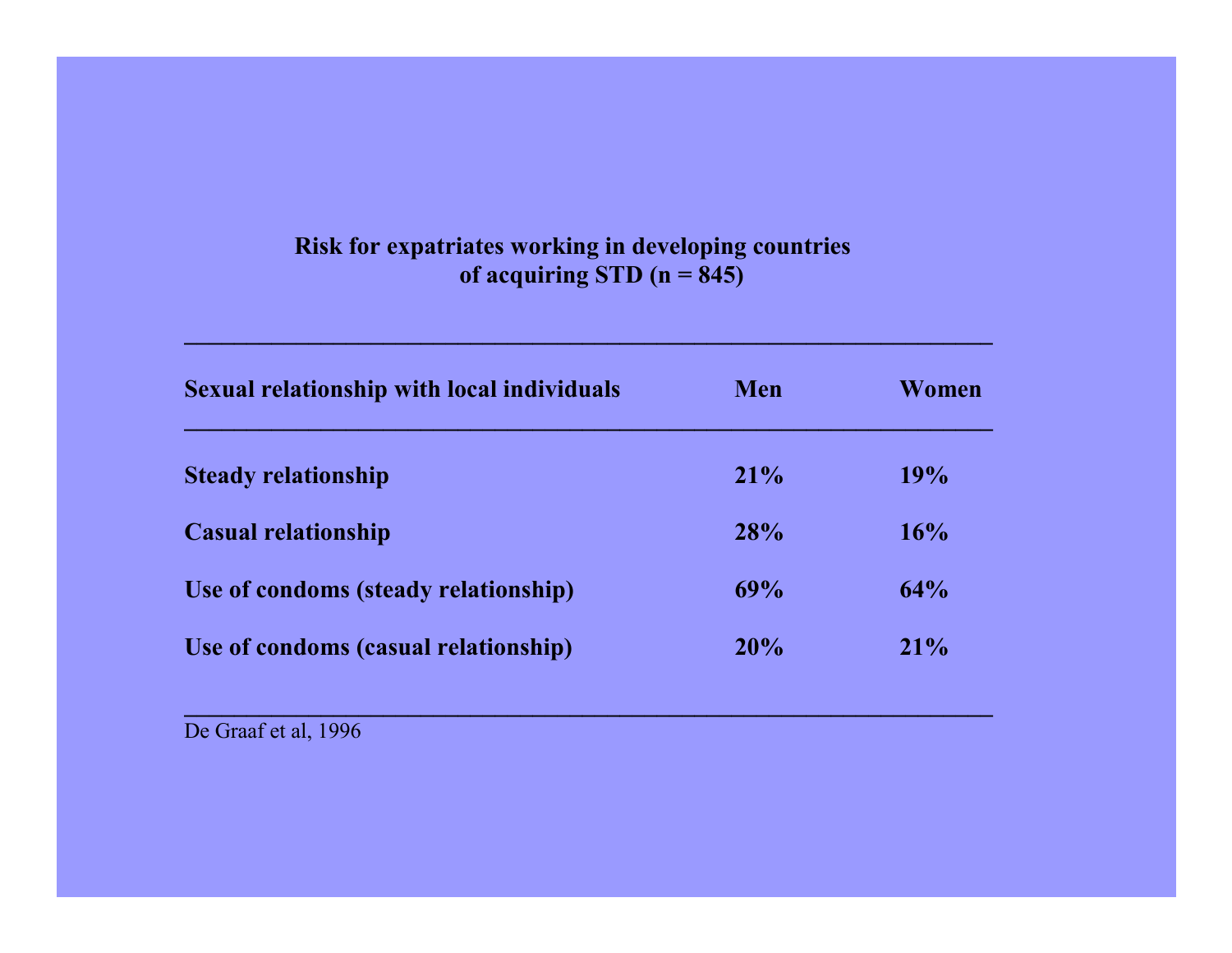#### **Accelerated hepatitis B vaccination schedules for travelers (and drug addicts)**

**\_\_\_\_\_\_\_\_\_\_\_\_\_\_\_\_\_\_\_\_\_\_\_\_\_\_\_\_\_\_\_\_\_\_\_\_\_\_\_\_\_\_\_**

#### **I**

**Standard dose at 0, 1, 2 and 12 months Seroprotection rates 3 months after first dose: 84 - 100%13 months after first dose: 97 - 100%**

#### **II**

**Standard dose at 0, 1(2) and 3(4) weeks and 12 monthsSeroprotection rates in both groups 7-8 months after first dose: 93 - 95%**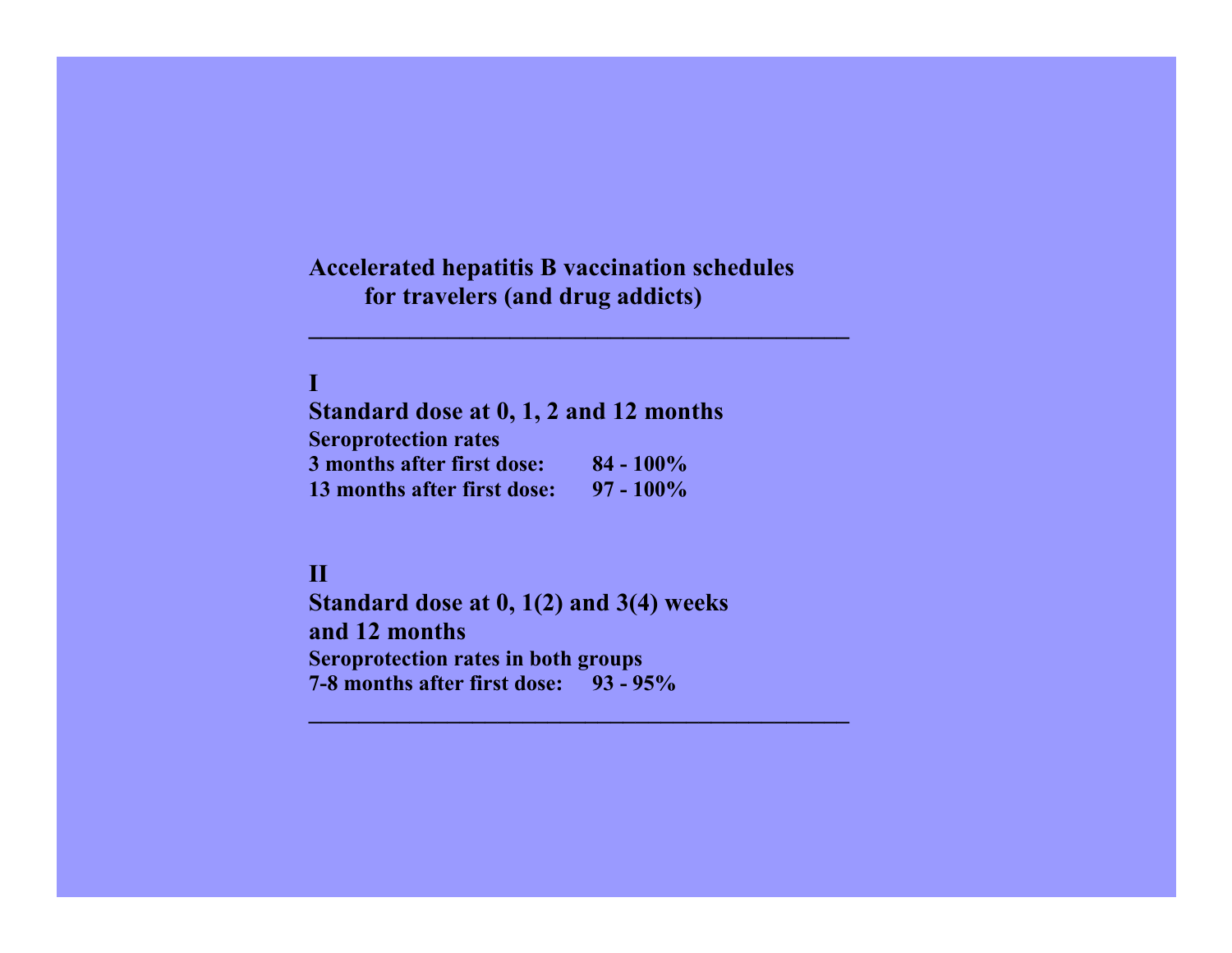#### **Recommendations for Hepatitis-B vaccination in healthcare workers**

- **1. Three dose 0-, 1(2)-, 6(12)-month schedule**
- **2. Booster vaccination if anti-HBs titer <100 IU/L 4-8 weeks after third dose (anti-HBs follow-up)**

**\_\_\_\_\_\_\_\_\_\_\_\_\_\_\_\_\_\_\_\_\_\_\_\_\_\_\_\_\_\_\_\_\_\_\_\_\_\_\_\_\_\_\_\_\_**

- **3.Additional doses (n?) for non-responder**
- **4.Booster vaccination after 10 years**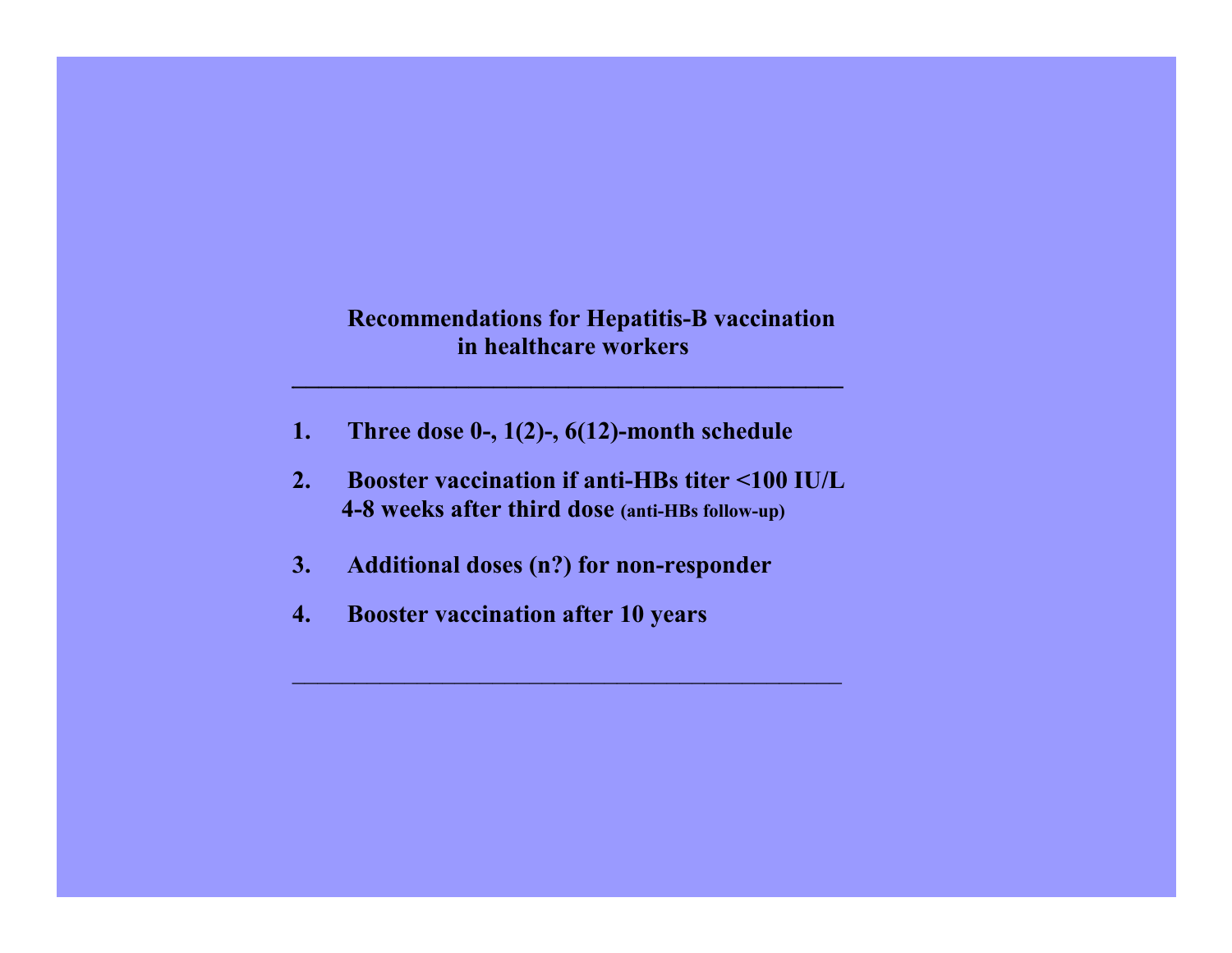**Monophosphoryl Lipd A (MPL) and Quil A Saponin (QS21)**

**\_\_\_\_\_\_\_\_\_\_\_\_\_\_\_\_\_\_\_\_\_\_\_\_\_\_\_\_\_\_\_\_\_\_\_\_\_\_\_\_\_\_\_\_\_\_\_\_\_\_\_\_\_\_\_\_\_\_\_\_**

**Both adjuvants belong to the group of immunostimulatory adjuvants possessing pathogen associated molecular patterns (PAMP)**

**They activate cells of the innate immune system and induce Th1 (IL-2, IFN-**<sup>α</sup>**) and antibodies of the IgG2a isotype**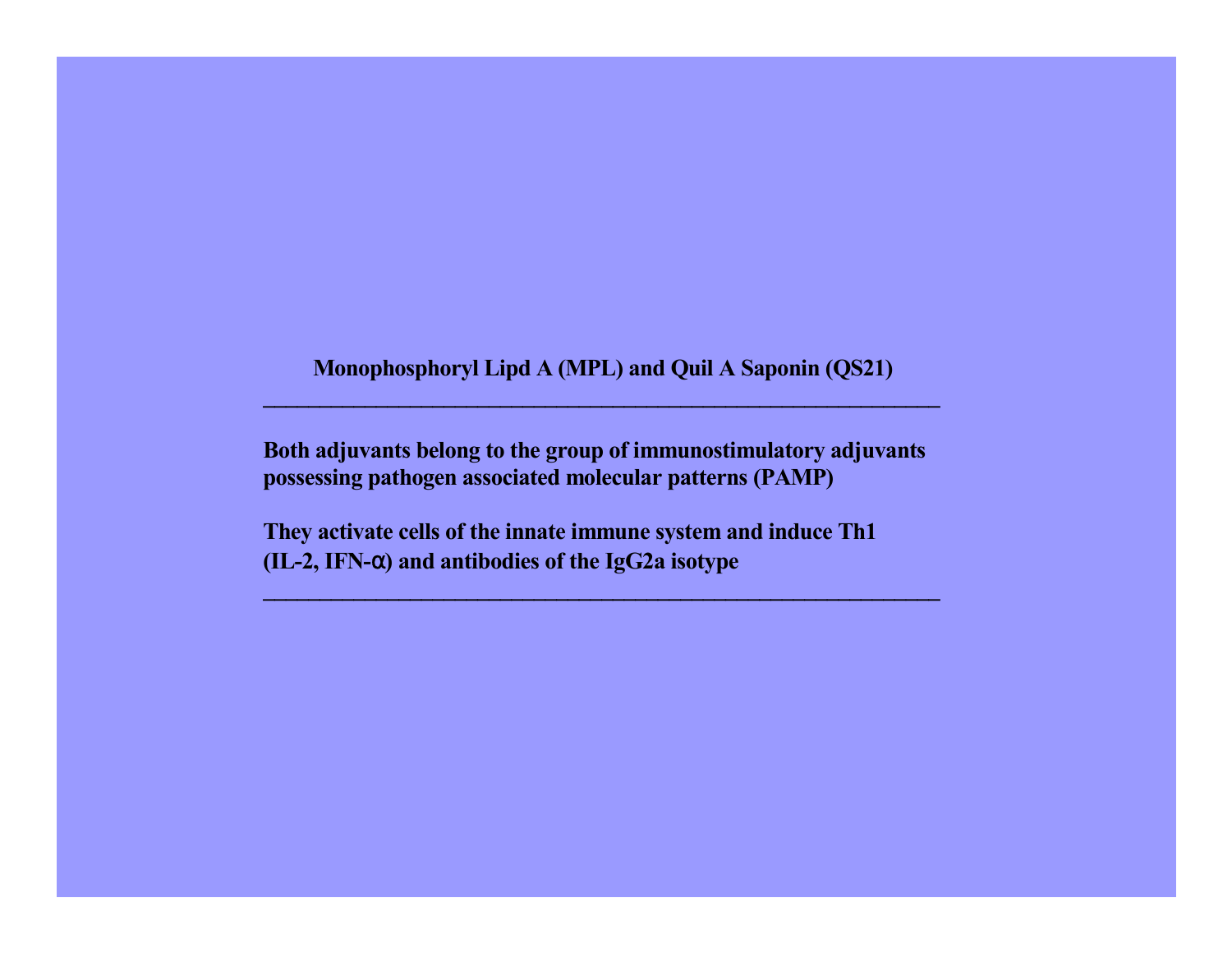#### **Hepatitis B vaccination of non-responders\* with standard vaccine (n=37) and HBsAg/AS04 (3-deacylated monophosphoryl lipid A / MPL)\*\*(n=40) Seroprotection rates and geometric mean titers\*\*\***

|                            | <b>HBsAg</b>    | <b>HBsAg/MPL</b> |
|----------------------------|-----------------|------------------|
| <b>Seroconversion rate</b> | $67.6\%$        | $97.5\%$         |
| <b>GMT</b>                 | <b>111 IU/L</b> | 1 937 IU/L       |

**\_\_\_\_\_\_\_\_\_\_\_\_\_\_\_\_\_\_\_\_\_\_\_\_\_\_\_\_\_\_\_\_\_\_\_\_\_\_\_\_\_\_\_\_\_\_\_\_\_\_\_\_\_\_\_\_\_\_\_\_\_\_\_\_\_\_**

\*Non-responder =  $\leq 10$  IU/L anti-HBs after 4 doses of standard vaccine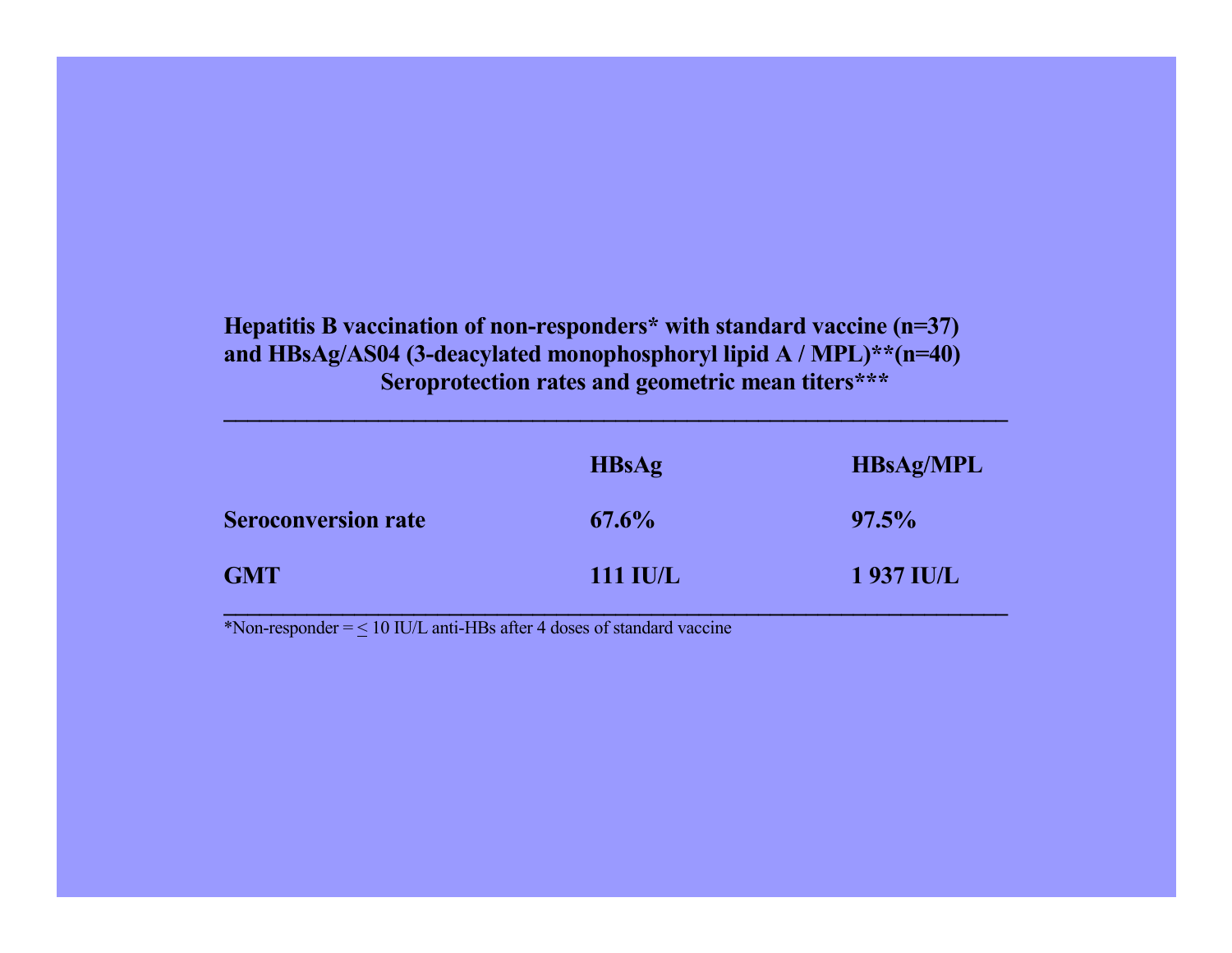**Risk of infection following transplantation**

**\_\_\_\_\_\_\_\_\_\_\_\_\_\_\_\_\_\_\_\_\_\_\_\_\_\_\_\_\_\_\_\_\_\_**

**Increased susceptibility**

**Severe disease**

**Higher rate of complications**

**Graft rejection**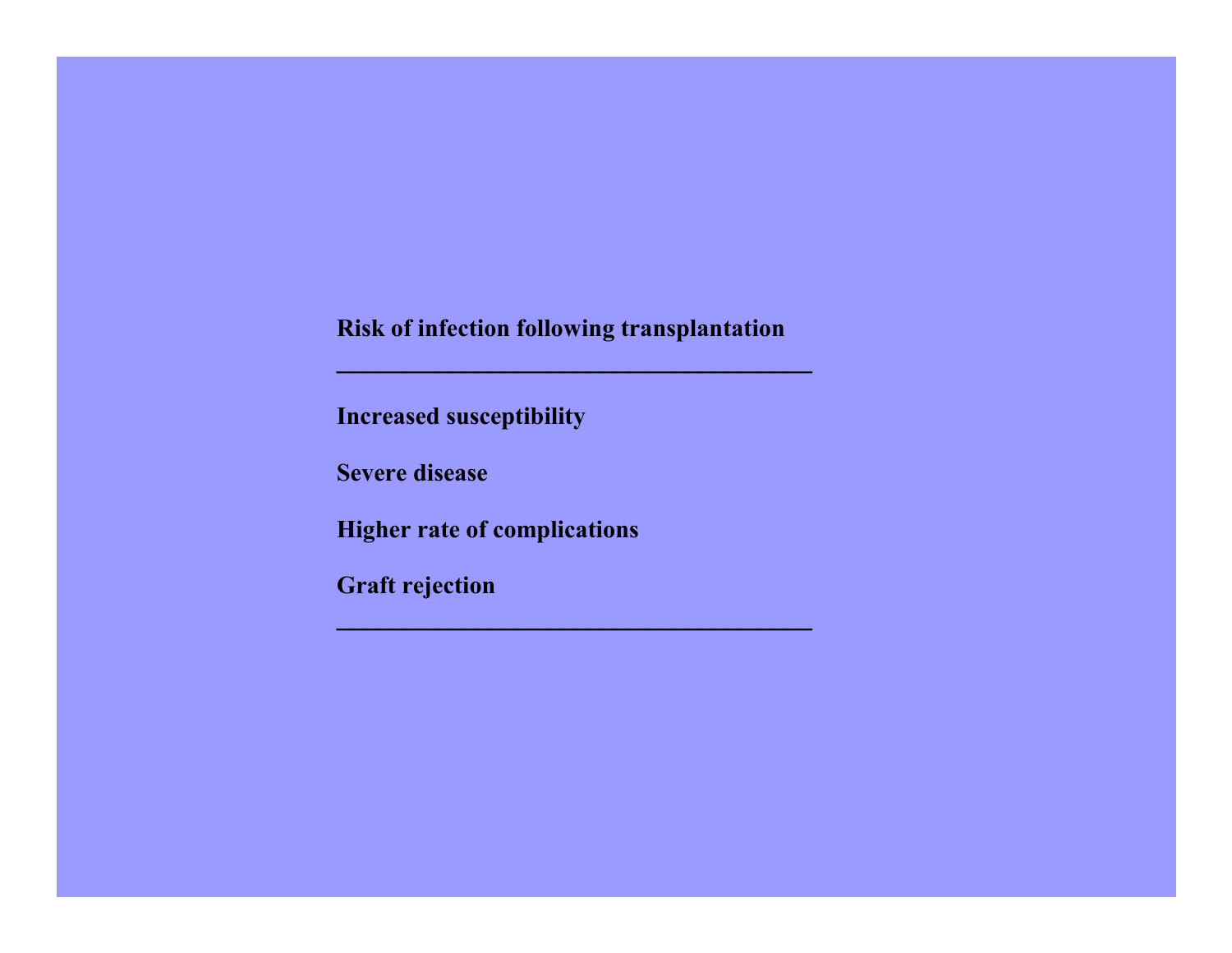### **Immunization in organ transplant recipients**

**\_\_\_\_\_\_\_\_\_\_\_\_\_\_\_\_\_\_\_\_\_\_\_\_\_\_\_\_\_\_\_\_\_\_\_\_\_**

**Lower seroconversion rates**

**Lower peak antibody levels**

**Faster decline of antibody titers**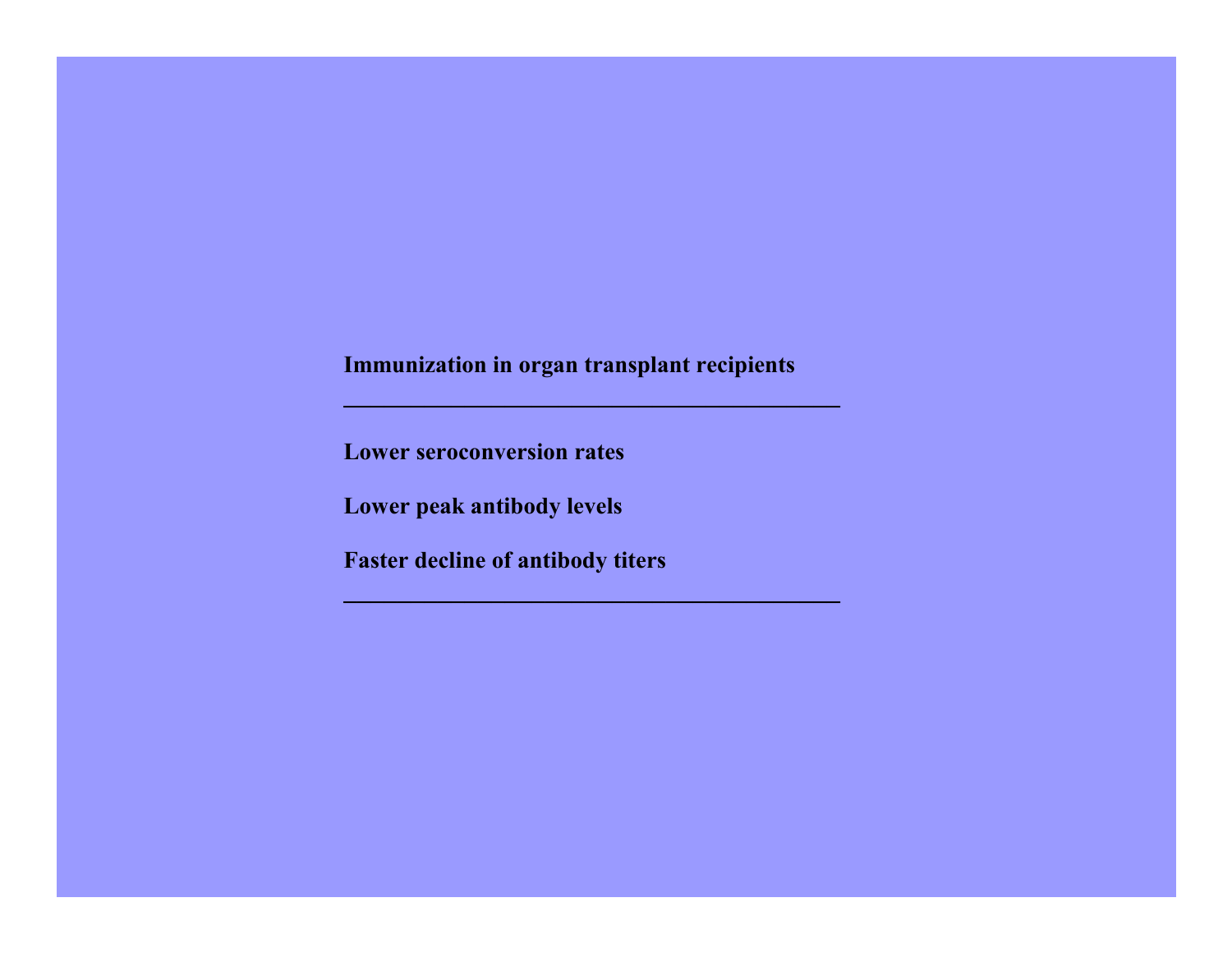## **Hepatitis B vaccination in liver transplant recipients**

## **with adjuvant AS02**

**\_\_\_\_\_\_\_\_\_\_\_\_\_\_\_\_\_\_\_\_\_\_\_\_\_\_\_\_\_\_\_\_\_\_\_\_\_\_\_\_\_\_\_\_\_\_\_\_\_\_\_\_\_\_\_\_\_**

| <b>Study population</b>      | $n = 20$                    |    |
|------------------------------|-----------------------------|----|
| <b>Sex</b>                   | $18 \text{ m}; 2 \text{ w}$ |    |
| Age                          | $35 - 69$ (median 54.7 y)   |    |
| <b>HBV</b> status before LTX | $HBs-Ag$ +; HBe-Ag -;       |    |
|                              | <b>HBV-DNA -;</b>           |    |
| Immunosuppression            | <b>Ciclosporin A</b>        | 6  |
|                              | <b>Tacrolimus</b>           | 11 |
|                              | <b>Tacrolimus/Mofetil</b>   | 3  |
| <b>Time period since LTX</b> | $2 - 13$ J (median 6.5 y)   |    |
| <b>Underlying disease</b>    | <b>Liver cirrhosis</b>      | 18 |
|                              | <b>Acute hepatitis and</b>  |    |
|                              | <b>Liver failure</b>        |    |

**\_\_\_\_\_\_\_\_\_\_\_\_\_\_\_\_\_\_\_\_\_\_\_\_\_\_\_\_\_\_\_\_\_\_\_\_\_\_\_\_\_\_\_\_\_\_\_\_\_\_\_\_\_\_\_\_\_**